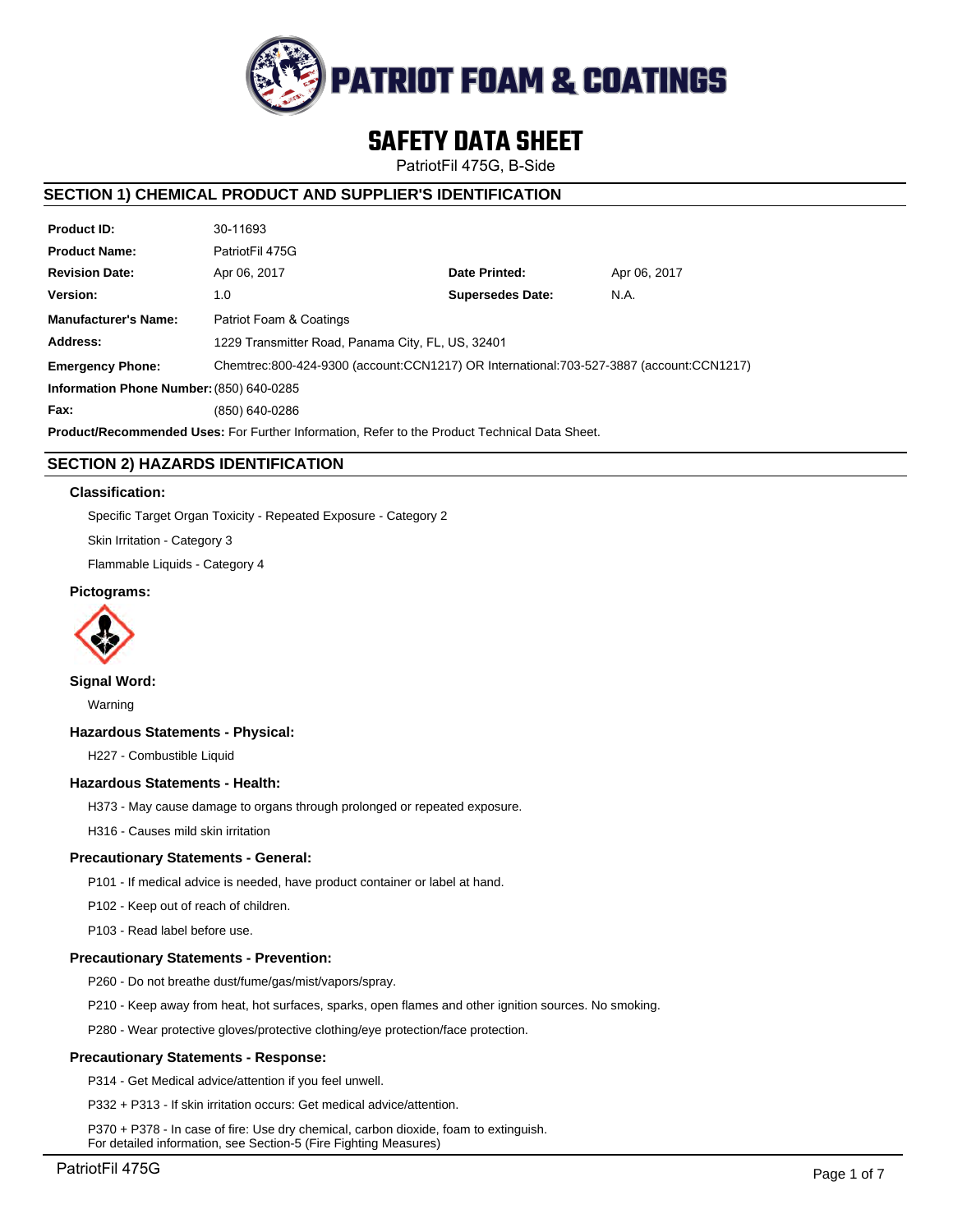# **Precautionary Statements - Storage:**

P403 - Store in a well-ventilated place.

#### **Precautionary Statements - Disposal:**

P501 - Dispose of contents/ container to an approved waste disposal plant.

# **SECTION 3) COMPOSITION / INFORMATION ON INGREDIENTS**

| <b>CAS</b>                                                                                                                            | <b>Chemical Name</b>                      | % By Weight   |  |  |  |
|---------------------------------------------------------------------------------------------------------------------------------------|-------------------------------------------|---------------|--|--|--|
| 0000108-65-6                                                                                                                          | PROPYLENE GLYCOL MONOMETHYL ETHER ACETATE | $1.9\% - 4\%$ |  |  |  |
| 0000111-46-6                                                                                                                          | DIETHYLENE GLYCOL                         | $1.0\% - 5\%$ |  |  |  |
| 0000156-60-5                                                                                                                          | 1.2-DICHLOROETHYLENE                      | $1.7\% - 3\%$ |  |  |  |
| 0000107-21-1                                                                                                                          | ETHYLENE GLYCOL                           | Trace         |  |  |  |
| Consider the probability and a superior organization (consented in a) of the composition has been withhold to protect confidentiality |                                           |               |  |  |  |

ecific chemical identity and/or exact percentage (concentration) of the composition has been withheld to protect confidentiality.

# **SECTION 4) FIRST-AID MEASURES**

#### **Inhalation:**

Remove source of exposure or move person to fresh air and keep comfortable for breathing. If experiencing respiratory symptoms: Call a POISON CENTER/doctor. If breathing is difficult, trained personnel should administer emergency oxygen if advised to do so by the POISON CENTER/doctor.

If exposed/feel unwell/concerned: Call a POISON CENTER/doctor.

#### **Skin Contact:**

Take off contaminated clothing, shoes and leather goods (e.g. watchbands, belts). Gently blot or brush away excess product. Wash with plenty of lukewarm, gently flowing water for a duration of 15-20 minutes. If skin irritation or rash occurs: Get medical advice/attention. Wash contaminated clothing before re-use or discard.

IF exposed or concerned: Get medical advice/attention.

#### **Eye Contact:**

Avoid direct contact. Wear chemical protective gloves, if necessary.

Rinse eyes cautiously with lukewarm, gently flowing water for several minutes, while holding the eyelids open. Remove contact lenses, if present and easy to do. Continue rinsing for 15-20 minutes. Take care not to rinse contaminated water into the unaffected eye or onto the face. If eye irritation persists: Get medical advice/attention.

#### **Ingestion:**

Rinse mouth. Do NOT induce vomiting. Immediately call a POISON CENTER/doctor. If vomiting occurs naturally, lie on your side, in the recovery position.

IF exposed or concerned: Get medical advice/attention.

## **SECTION 5) FIRE-FIGHTING MEASURES**

#### **Suitable Extinguishing Media:**

Dry chemical, foam, carbon dioxide is recommended. Water spray is recommended to cool or protect exposed materials or structures. Carbon dioxide can displace oxygen. Use caution when applying carbon dioxide in confined spaces. Simultaneous use of foam and water on the same surface is to be avoided as water destroys the foam. Sand or earth may be used for small fires only.

#### **Specific Hazards in Case of Fire:**

Heated containers may build up pressure and rupture violently. Therefore, use cold water to cool fire-exposed containers.

#### **Fire-fighting Procedures:**

Isolate immediate hazard area and keep unauthorized personnel out. Stop spill/release if it can be done safely. Move undamaged containers from immediate hazard area if it can be done safely. Water spray may be useful in minimizing or dispersing vapors and to protect personnel. Water may be ineffective but can be used to cool containers exposed to heat or flame. Caution should be exercised when using water or foam as frothing may occur, especially if sprayed into containers of hot, burning liquid.

Dispose of fire debris and contaminated extinguishing water in accordance with official regulations.

#### **Special Protective Actions:**

Wear NIOSH approved self-contained breathing apparatus in positive pressure mode with full-face piece. Boots, gloves (neoprene), goggles, and full protective clothing are also required.

Care should always be exercised in dust/mist areas.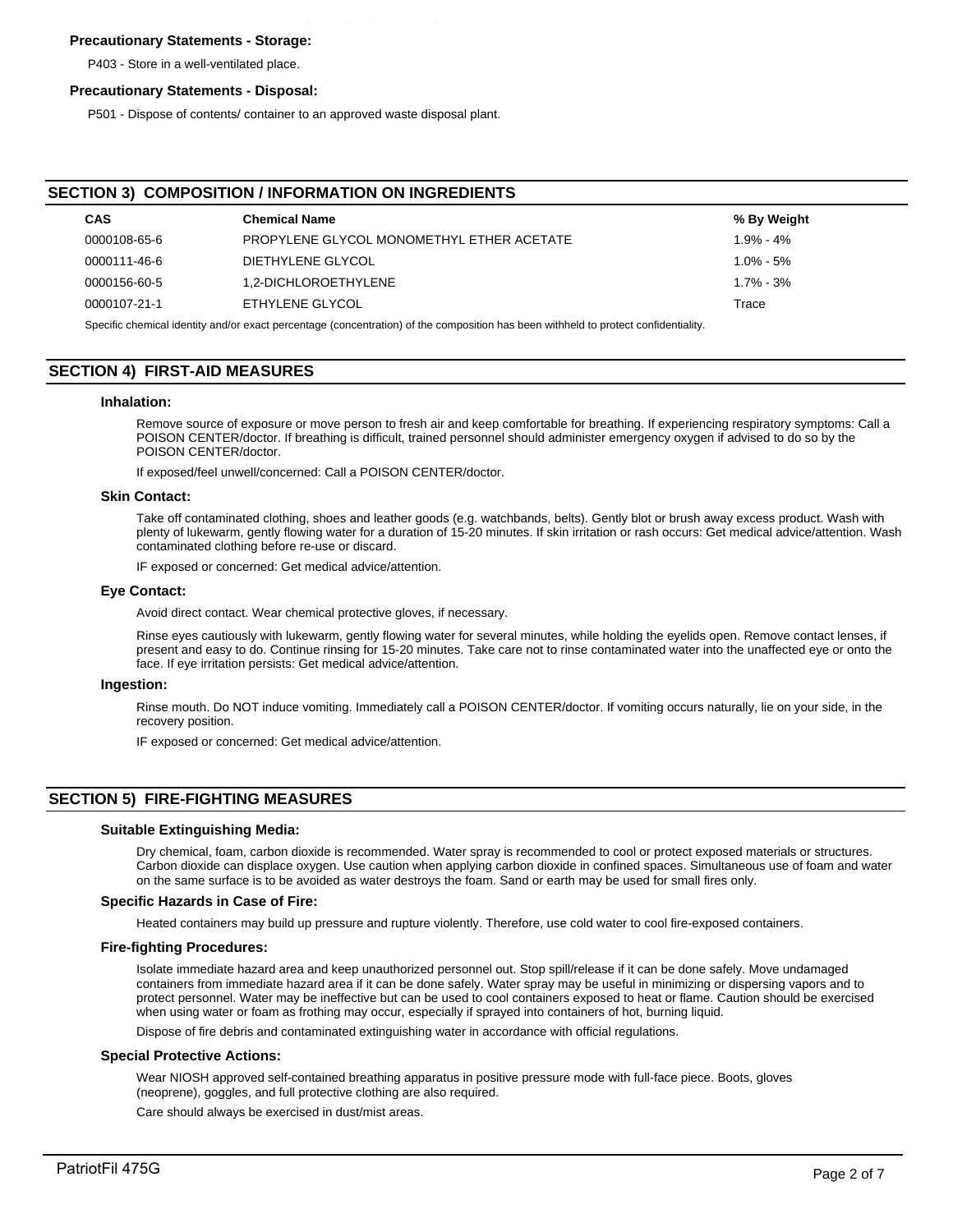#### **Emergency Procedure:**

ELIMINATE all ignition sources (no smoking, flares, sparks or flames in immediate area).

- Do not touch or walk through spilled material.
- Isolate hazard area and keep unnecessary people away. Remove all possible sources of ignition in the surrounding area. Notify authorities if any exposure to the general public or the environment occurs or is likely to occur.
- If spilled material is cleaned up using a regulated solvent, the resulting waste mixture may be regulated.

#### **Recommended Equipment:**

Appropriate dust or face mask to eliminate breathing foam dust particulates.

#### **Personal Precautions:**

Avoid breathing vapors. Avoid contact with skin, eyes or clothing. Do not touch damaged containers or spilled materials unless wearing appropriate protective clothing.

#### **Environmental Precautions:**

Stop spill/release if it can be done safely. Prevent spilled material from entering sewers, storm drains, other unauthorized drainage systems and natural waterways by using sand, earth, or other appropriate barriers.

# **Methods and Materials for Containment and Cleaning up:**

Contain and absorb large spillages onto an inert, non-flammable adsorbent carrier (such as earth or sand). Shovel into open-top drums or plastic bags for further decontamination, if necessary. Wash the spillage area clean with liquid decontaminate. Remove and properly dispose of residues. Notify applicable government authorities if release is reportable.

## **SECTION 7) HANDLING AND STORAGE**

#### **General:**

Wash hands after use. Do not get in eyes, on skin or on clothing. Do not breathe vapors or mists. Use good personal hygiene practices. Eating, drinking and smoking in work areas is prohibited. Remove contaminated clothing and protective equipment before entering eating areas.

#### **Ventilation Requirements:**

Use only with adequate ventilation to control air contaminants to their exposure limits. The use of local ventilation is recommended to control emissions near the source.

#### **Storage Room Requirements:**

Keep container(s) tightly closed and properly labeled. Store in cool, dry, well-ventilated areas away from heat, direct sunlight, strong oxidizers and any incompatibilities. Store in approved containers and protect against physical damage. Keep containers securely sealed when not in use. Indoor storage should meet OSHA standards and appropriate fire codes. Containers that have been opened must be carefully resealed to prevent leakage. Empty container retain residue and may be dangerous.

Use non-sparking ventilation systems, approved explosion-proof equipment and intrinsically safe electrical systems in areas where this product is used and stored.

Ground and bond containers and receiving equipment. Avoid static electricity by grounding.

Do not cut, drill, grind, weld, or perform similar operations on or near containers. Do not pressurize containers to empty them. Ground all structures, transfer containers and equipment to conform to the national electrical code. Use procedures that prevent static electrical sparks. Static electricity may accumulate and create a fire hazard.

Ideal storage temperature is 50-75°F.

# **SECTION 8) EXPOSURE CONTROLS/PERSONAL PROTECTION**

# **Eye Protection:**

Wear eye protection with side shields or goggles. Wear indirect-vent, impact and splash resistant goggles when working with liquids. If additional protection is needed for entire face, use in combination with a face shield.

# **Skin Protection:**

Use of gloves approved to relevant standards made from the following materials may provide suitable chemical protection: PVC, neoprene or nitrile rubber gloves. Suitability and durability of a glove is dependent on usage, e.g. frequency and duration of contact, chemical resistance of glove material, glove thickness, dexterity. Always seek advice from glove suppliers. Contaminated gloves should be replaced. Use of an apron and over- boots of chemically impervious materials such as neoprene or nitrile rubber is recommended to avoid skin sensitization. The type of protective equipment must be selected according to the concentration and amount of the dangerous substance at the specific workplace. Launder soiled clothes or properly disposed of contaminated material, which cannot be decontaminated.

Depending on conditions of use, additional protection may be required such as apron, arm covers, or full body suit. Wash contaminated clothing before re-wearing.

#### **Respiratory Protection:**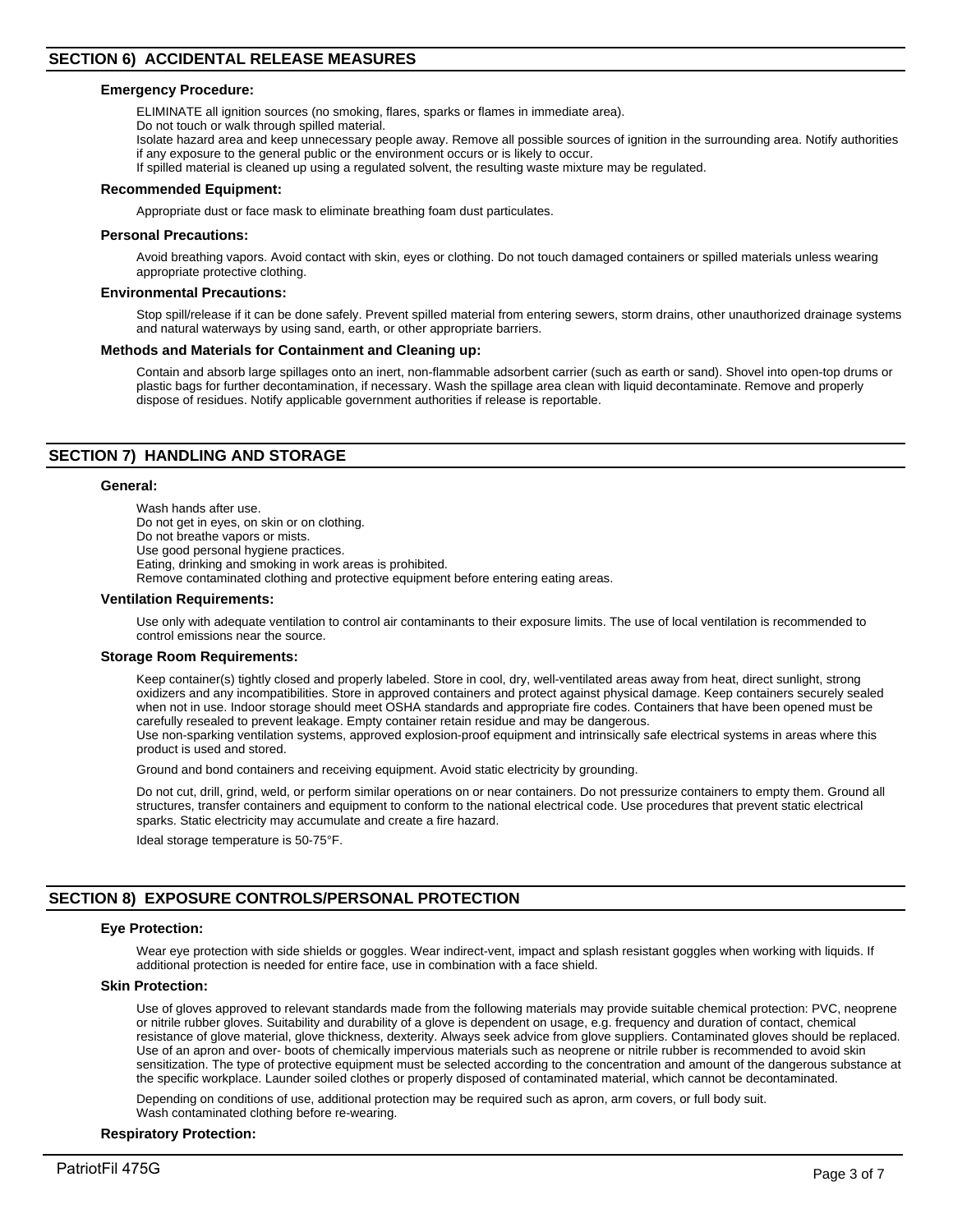If airborne concentrations exceed or are expected to exceed the TLV, use MSHA/NIOSH approved positive pressure supplied pressure supplied air respiratory with a full face piece or an air supplied hood. For emergencies, use a positive pressure self-contained breathing apparatus.

# **Appropriate Engineering Controls:**

Provide exhaust ventilation or other engineering controls to keep the airborne concentrations of vapors below their respective threshold limit value.

| <b>Chemical Name</b>      | OSHA<br><b>TWA</b><br>(ppm) | <b>OSHA</b><br><b>TWA</b><br>(mg/m3) | <b>OSHA</b><br>STEL<br>(ppm) | OSHA<br>STEL<br>(mg/m3) | <b>OSHA</b><br>Tables (Z1,<br>Z2, Z3 | <b>OSHA</b><br>Carcinogen | OSHA<br><b>Skin</b><br>designation | <b>NIOSH</b><br><b>TWA</b><br>(ppm) | <b>NIOSH</b><br><b>TWA</b><br>(mg/m3) | <b>NIOSH</b><br><b>STEL</b><br>(ppm) | <b>NIOSH</b><br><b>STEL</b><br>(mg/m3) | <b>NIOSH</b><br>Carcinogen |
|---------------------------|-----------------------------|--------------------------------------|------------------------------|-------------------------|--------------------------------------|---------------------------|------------------------------------|-------------------------------------|---------------------------------------|--------------------------------------|----------------------------------------|----------------------------|
| $1,2-$<br>DICHLOROETHYLEN |                             |                                      |                              |                         |                                      |                           |                                    |                                     |                                       |                                      |                                        |                            |
| ETHYLENE GLYCOL           |                             |                                      |                              |                         |                                      |                           |                                    |                                     |                                       |                                      |                                        |                            |

| Chemical Name                         | <b>ACGIH</b><br><b>TWA</b><br>(ppm) | <b>ACGIH</b><br><b>TWA</b><br>(mg/m3) | <b>ACGIH</b><br><b>STEL</b><br>(ppm) | <b>ACGIH</b><br><b>STEL</b><br>(mg/m3) |
|---------------------------------------|-------------------------------------|---------------------------------------|--------------------------------------|----------------------------------------|
| $1,2-$<br><b>DICHLOROETHYLEN</b><br>E | 200                                 | 793                                   |                                      |                                        |
| ETHYLENE GLYCOL                       |                                     |                                       |                                      | C <sub>100</sub>                       |

# **SECTIO**

Evaporation Rate Slower than ether

Coefficient Water/Oil N.A.

**SECTION 10) STABILITY AND REACTIVITY**

| ON 9) PHYSICAL AND CHEMICAL PROPERTIES  |                  |  |  |
|-----------------------------------------|------------------|--|--|
| <b>Physical and Chemical Properties</b> |                  |  |  |
| Density                                 | 9.99 lb/gal      |  |  |
| <b>Specific Gravity</b>                 | 1.20             |  |  |
| <b>VOC Regulatory</b>                   | $0.00$ lb/gal    |  |  |
| VOC Part A & B Combined                 | N.A.             |  |  |
| Appearance                              | Liquid           |  |  |
| <b>Odor Threshold</b>                   | N.A.             |  |  |
| Odor Description                        | Mild             |  |  |
| pH                                      | N.A.             |  |  |
| <b>Water Solubility</b>                 | N.A.             |  |  |
| Flammability                            | N/A              |  |  |
| Flash Point Symbol                      | N.A.             |  |  |
| <b>Flash Point</b>                      | 65 °C            |  |  |
| Viscosity                               | N.A.             |  |  |
| Lower Explosion Level                   | N.A.             |  |  |
| <b>Upper Explosion Level</b>            | N.A.             |  |  |
| Vapor Pressure                          | N.A.             |  |  |
| Vapor Density                           | Heavier than air |  |  |
| <b>Freezing Point</b>                   | N.A.             |  |  |
| <b>Melting Point</b>                    | N.A.             |  |  |
| Low Boiling Point                       | 100 °C           |  |  |
| <b>High Boiling Point</b>               | N.A.             |  |  |
| Auto Ignition Temp                      | N.A.             |  |  |
| Decomposition Pt                        | N.A.             |  |  |

# PatriotFil 475G Page 4 of 7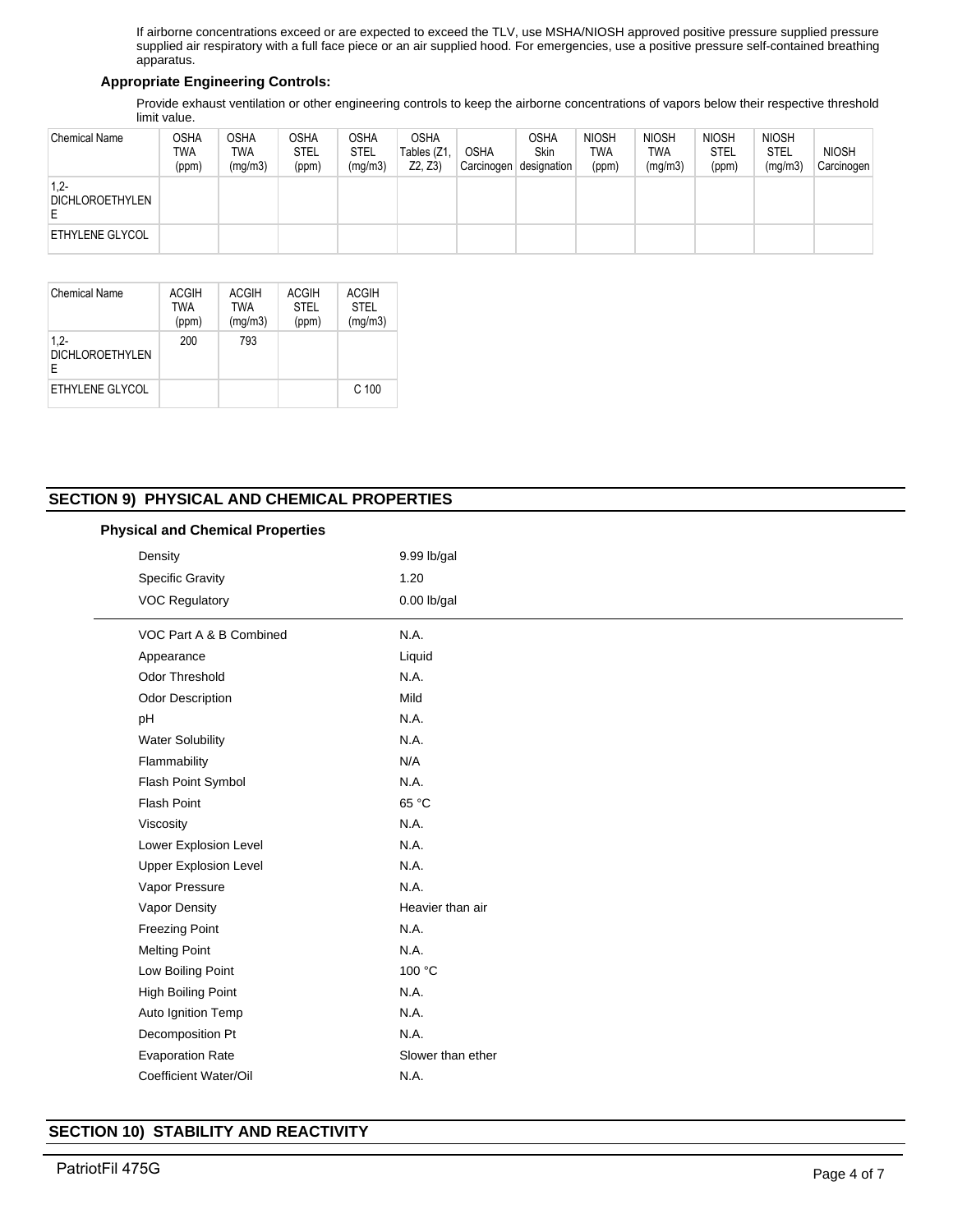# **Stability:**

Material is stable at standard temperature and pressure.

## **Conditions to Avoid:**

Avoid high temperatures, heated material will build pressure and may rupture the container violently.

## **Hazardous Reactions/Polymerization:**

Will not occur.

#### **Incompatible Materials:**

This product will react with any material containing active hydrogens, such as water, alcohol, ammonia, amines, alkalis and acids, the reaction with water is slow under 50°C, but is accelerated at higher temperature and in the presence of alkalis, tertiary amines, and metal compounds.

#### **Hazardous Decomposition Products:**

Highly unlikely under normal industrial use. Under extreme heat and fire, carbon monoxide, carbon dioxide.

# **SECTION 11) TOXICOLOGICAL INFORMATION**

#### **Skin Corrosion/Irritation:**

Causes mild skin irritation

## **Serious Eye Damage/Irritation:**

No data available

## **Carcinogenicity:**

No data available

#### **Respiratory/Skin Sensitization:**

No data available

#### **Germ Cell Mutagenicity:**

No data available

#### **Reproductive Toxicity:**

No data available

# **Specific Target Organ Toxicity - Single Exposure:**

## No data available

## **Specific Target Organ Toxicity - Repeated Exposure:**

May cause damage to organs through prolonged or repeated exposure.

## **Aspiration Hazard:**

No data available

## **Acute Toxicity:**

No data available

0000107-21-1 ETHYLENE GLYCOL

LD50 (oral, rat): 5.89 g/kg; 8.54 g/kg; 13.0 g/kg (5) LD50 (oral, mouse): 7.5 g/kg; 15.28 g/kg (5,6) LD50 (oral, guinea pig): 6.6 g/kg; 11.0 g/kg (5) LD50 (oral, rabbit): 5.0 g/kg (5) LD50 (dermal, rabbit): 9.5 g/kg (6)

#### **Potential Health Effects - Miscellaneous**

0000108-65-6 PROPYLENE GLYCOL MONOMETHYL ETHER ACETATE

Recurrent overexposure may result in liver and kidney injury.

# **SECTION 12) ECOLOGICAL INFORMATION**

## **Toxicity:**

No data available.

**Persistence and Degradability:**

No data available.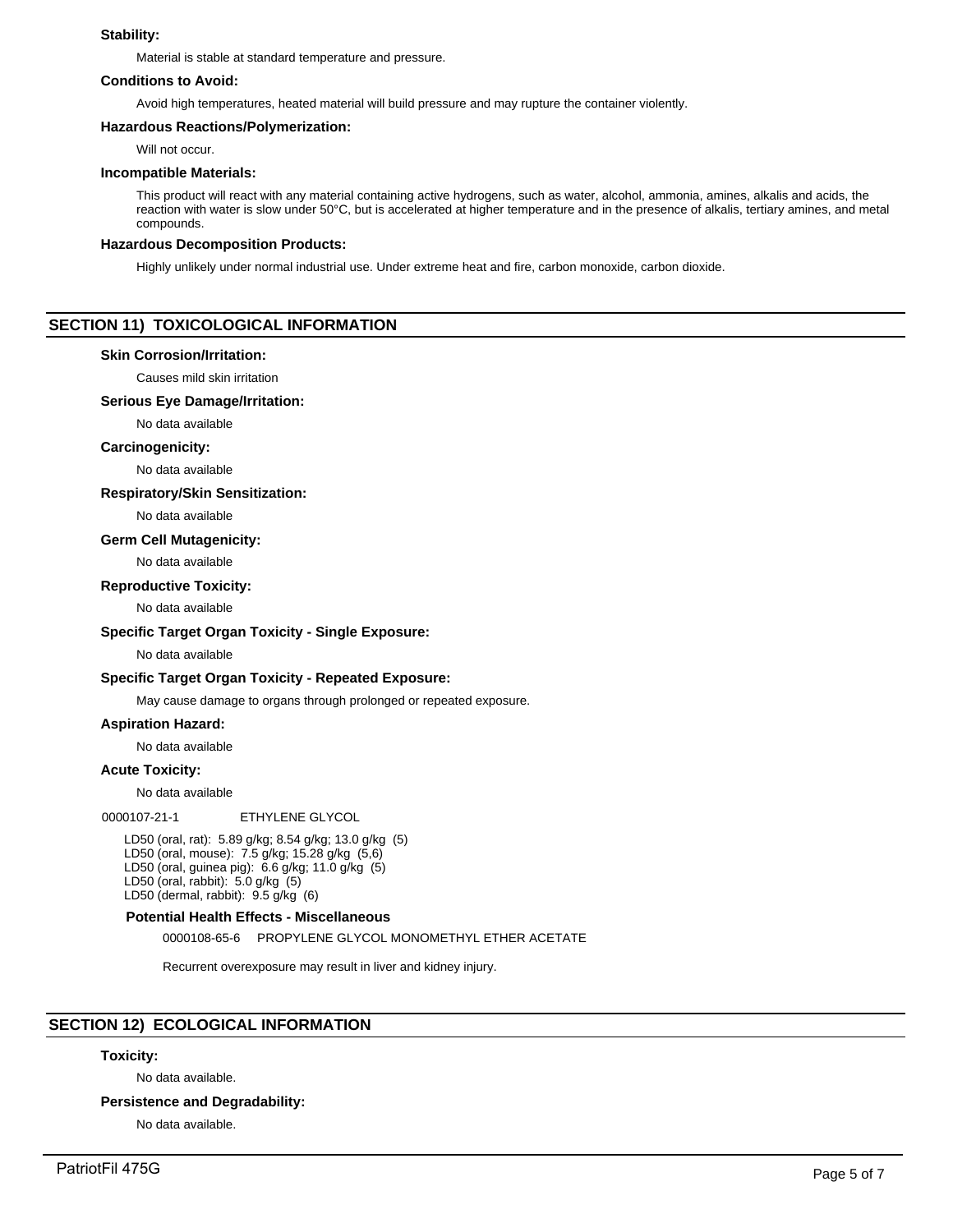# **Bioaccumulative Potential:**

No data available.

# **Mobility in Soil:**

No data available.

#### **Other Adverse Effects:**

No data available.

# **SECTION 13) DISPOSAL CONSIDERATIONS**

# **Waste Disposal:**

Under RCRA, it is the responsibility of the user of the product, to determine a the time of disposal whether the product meets RCRA criteria for hazardous waste. Waste management should be in full compliance with federal, state, and local laws.

Empty containers retain product residue which may exhibit hazards of material, therefore do not pressurize, cut, glaze, weld or use for any other purposes. Return drums to reclamation centers for proper cleaning and reuse.

# **SECTION 14) TRANSPORT INFORMATION**

#### **U.S. DOT Information:**

Not regulated.

#### **IMDG Information:**

Not regulated.

# **IATA Information:**

Not regulated.

# **SECTION 15) REGULATORY INFORMATION**

| CAS          | <b>Chemical Name</b>                            | % By Weight | <b>Requlation List</b>                                                                    |
|--------------|-------------------------------------------------|-------------|-------------------------------------------------------------------------------------------|
| 0000108-65-6 | PROPYLENE GLYCOL<br>MONOMETHYL ETHER<br>ACETATE |             | 1.9% - 4% DSL, SARA312, VOC, TSCA                                                         |
| 0000111-46-6 | DIETHYLENE GLYCOL                               |             | 1.0% - 5% DSL, SARA312, VOC, TSCA                                                         |
| 0000156-60-5 | 1.2-DICHLOROETHYLENE                            |             | 1.7% - 3% DSL, CERCLA, SARA312, VOC, TSCA, RCRA                                           |
| 0000107-21-1 | ETHYLENE GLYCOL                                 |             | Trace DSL, CERCLA, HAPS, SARA312, VHAPS, VOC, TSCA, CA Prop65 - California Proposition 65 |

# **SECTION 16) OTHER INFORMATION**

## **OTHER INFORMATION:**

Note: As per GHS, category 1 is the greatest level of hazard within each class.

## **GLOSSARY:**

ACGIH- American Conference of Governmental Industrial Hygienists; ANSI- American National Standards Institute; CA Prop65- California Proposition 65; Canadian TDG- Canadian Transportation of Dangerous Goods; CAS- Chemical Abstract Service; Chemtrec- Chemical Transportation Emergency Center (US); CHIP- Chemical Hazard Information and Packaging; DSL- Domestic Substances List; EC-Equivalent Concentration; EH40 (UK)- HSE Guidance Note EH40 Occupational Exposure Limits; EPCRA- Emergency Planning and Community Right-To-Know Act; ESL- Effects screening levels; HMIS- Hazardous Material Information Service; LC- Lethal Concentration; LD- Lethal Dose; NFPA- National Fire Protection Association; OEL- Occupational Exposure Limits; OSHA- Occupational Safety and Health Administration, US Department of Labor; PEL- Permissible Exposure Limit; SARA (Title III)- Superfund Amendments and Reauthorization Act; SARA 313- Superfund Amendments and Reauthorization Act, Section 313; SCBA- Self-Contained Breathing Apparatus; STEL- Short Term Exposure Limit; TCEQ- Texas Commission on Environmental Quality; TLV- Threshold Limit Value; TSCA- Toxic Substances Control Act Public Law 94-469; TWA- Time Weighted Value; US DOT- US Department of Transportation; WHMIS- Workplace Hazardous Materials Information System.

## **Version 1.0:**

Revision Date: Apr 06, 2017 First Edition.